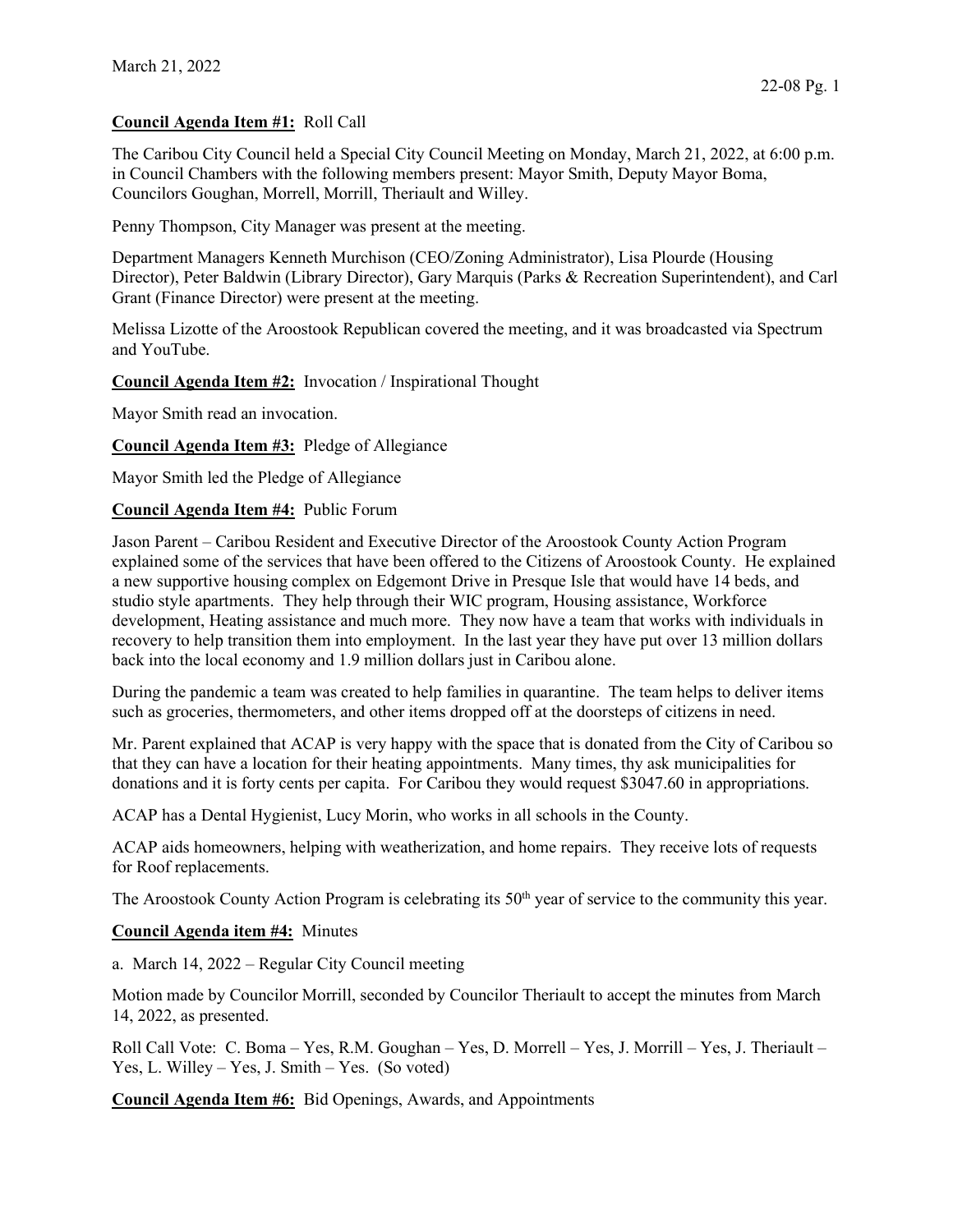a. ACAP Proclamation celebrating 50 years.

Mayor Smith read the proclamation declaring May 2022 as a Community Action and ACAP Month in the City of Caribou.

Motion made by Councilor Morrill, seconded by Councilor Willey to approve the proclamation declaring May 2022 as a Community Action and ACAP Month in the City of Caribou.

Roll Call Vote: C. Boma – Yes, R.M. Goughan – Yes, D. Morrell – Yes, J. Morrill – Yes, J. Theriault – Yes, L. Willey – Yes, J. Smith – Yes. (So voted)

**Council Agenda Item #7:** Public Hearings and Possible Action Items

There were no items scheduled for discussion.

**Council Agenda Item #8:** Reports by Staff and Committees

There were not items scheduled for discussion.

**Council Agenda Item #9:** New Business, Ordinances and Resolutions

a. Introduction of Ordinance Number 3, 2022 Series, An Ordinance Amending Section 10-205 Basic Provisions (Chapter 10 Planning, Article II Tax Increment Financing)

Mayor Smith introduced Ordinance No. 3, 2022 Series, An Ordinance Amending Section 10-205 Basic Provisions.

**Council Agenda Item #10:** Old Business

a. 2022 Municipal Budget

Council had a discussion regarding the proposed budget. They discussed the options of trying to flatline the budget and suggested that the departments look at their budgets again to see what they can do. It was noted that during the uncertain times and the rising costs this may not be the best idea. The 2022 Municipal Budget will be back on the next agenda for more discussion.

**Council Agenda Item #11:** Reports and Discussion by Mayor and Council Members

Councilor Goughan explained that he would like department 75 looked at and to consider the request by ACAP.

Councilor Willey stated that for the Library, Senator Collins would like to come up and do a program there this spring.

Councilor Theriault said that they had a Highway Protection meeting, she gave a shout out to Dave and his crew for doing a wonderful job. She stated that she agrees with Councilor Goughan and that we should give the money to ACAP as well.

Mayor Smith stated that he agrees with giving the funding to ACAP as well. He explained that he was able to tour the Irving Farms facility with the Manager and that there is an open invitation for any of the Council to visit the facility.

Deputy Mayor Boma stated that she also agrees with providing the funding to ACAP, she also gave a shout out to Gary and Parks & Rec for the Winter Carnival and to the local businesses that helped as well for an awesome job.

Councilor Morrill agreed with Deputy Mayor Boma and stated that Caribou was busier on Saturday due to the events of the Winter Carnival. He also wants to remind the Council about the importance of the